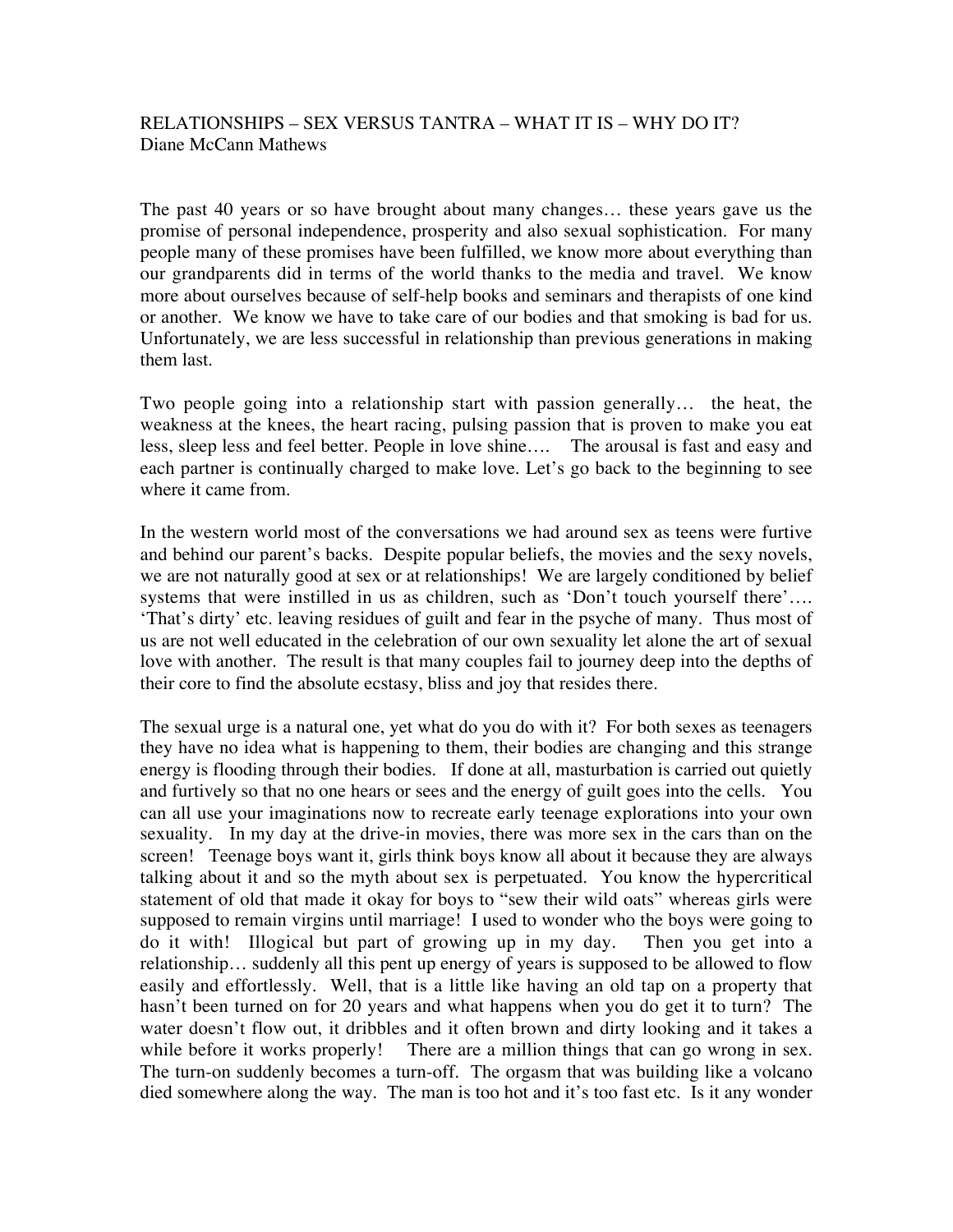that several years into most marriages, the passion that drove the relationship has disappeared, unfortunately along with it often goes the woman's sex drive. Why? Because sex, by and of itself… after a while is boring! (Generally more so for women than men)

With a high divorce rate in western countries it is obvious that we need a significantly new way of relating to each other in all ways and particularly sexually. We need to find a way to sustain that love and passion over a lifetime. So what is the solution? For us, it was Tantra. We had heard about it, read about it and eventually we began a search for teachers who "fit" with our philosophy and who could teach us what we wanted to learn.

To use an analogy, Tantra is like going to school. We start off in kindergarten and then move to primary school. Most complete high school and a percentage of those people go on to University, out of which a few get a PhD or a Masters. Tantra is something that offers many levels of study and requires many years of practice to get that PhD. It is a practice that requires exactly that…. Practice, practice, practice! It is like being an artist of one modality or another, you have to practice and it can take years before your work is renowned, or you are totally satisfied with it. Sex is different, they did a survey and found that 20 years later, most couples were still making love the same way they did in the beginning. Nothing had changed. Sadly, many people say they don't need to learn about sex. After all, they have been doing it for years, how hard can it be?

Sex is about the genitals and Tantra is about intimacy and that is what women in particular want. That special closeness, the communication that is deeper than sex, more heart centred.... a profound spiritual connection. Of course, once the connection happens, the arousal follows and passion is right behind it. In Tantra we say you can always be too tired for sex but you should never be too tired for love. Unfortunately when intimacy is missing and sex is just sex, women in particular remain unsatisfied at a primal level. With Tantra comes unity and joy from the communion with your beloved.

Tantra is an ancient art form which transforms your sexual and spiritual lives by uniting them and it turns the sexual into the sacred. Tantra has been called the missing piece of the spiritual puzzle that many of us search for. The Tantric exchange is a Holy one where we bless each other physically, mentally, spiritually and energetically. It changes the nature of the sexual experience and brings the spiritual aspect of love into your daily life. It turns lovemaking into a loving meditation.

Now there are many different forms of "Tantra" – the main two being the Tao method and the Hindu/Buddhist method. The Taoists of ancient China looked upon sex as a vehicle for enlightenment providing that the sexual urge was properly harnessed. In the  $10<sup>th</sup>$  Century a Japanese physician compiled a bedroom monograph for Japanese sovereigns showing them to regulate their sex lives harmoniously. He based his advocacies on the age old writing of Taoism. These texts were written on sexology long before the world even heard of the word. Taoist Tantra uses words like 'Cranes with necks intwined' and speaks of the specific ways of making love, e.g.6 soft strokes to the right, two hard strokes to the left! The Hindu method is less interested in how much and